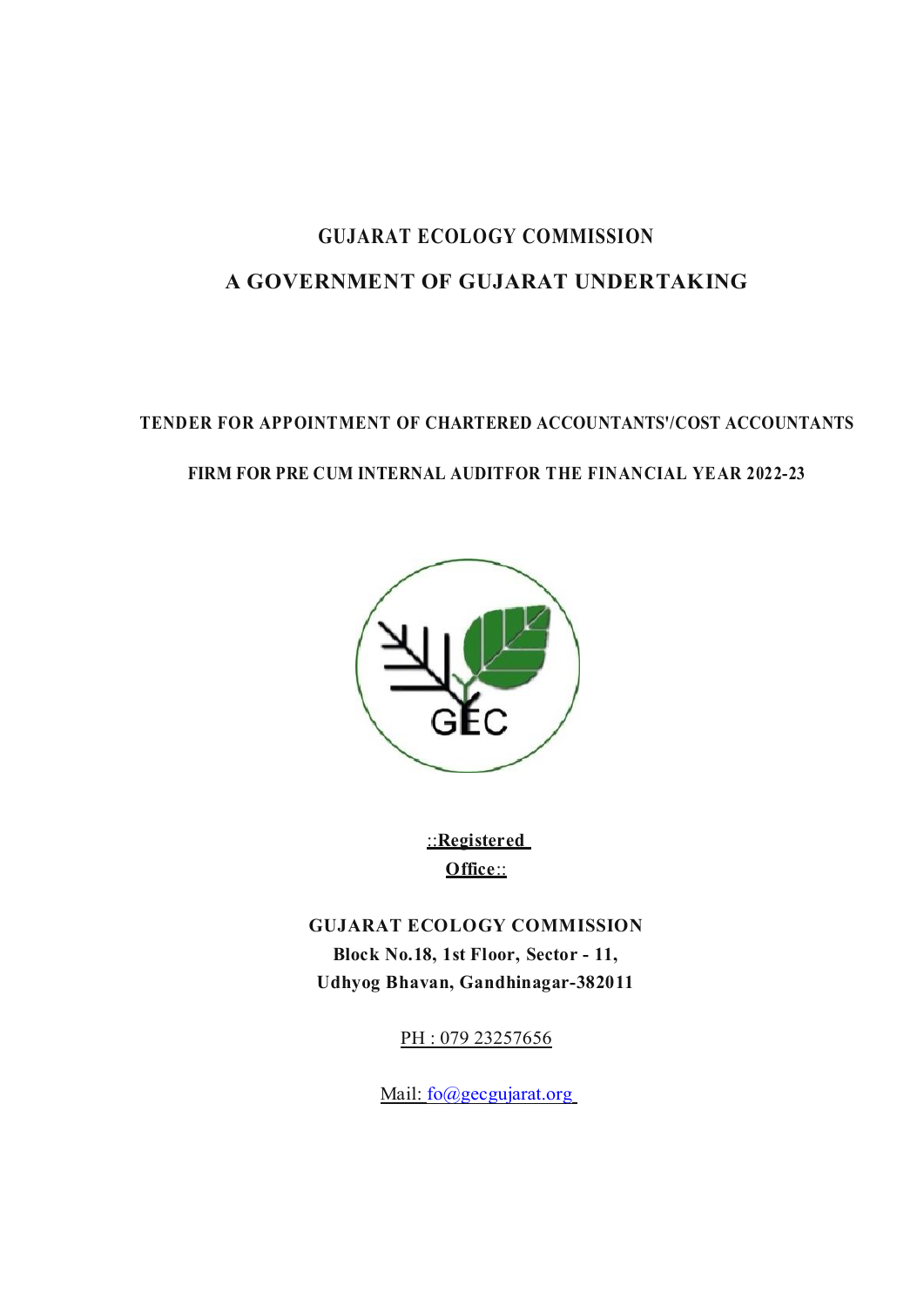#### NOTICE INVITING TENDER

Gujarat Ecology Commission (herein after referred to as "GEC"), a Government of Gujarat undertaking invites sealed offer from Chartered Accountants/CMA 'Firm in two bid system for appointment as Pre cum Internal auditor of the organization. The details of eligibility criteria, earnest money deposit, experience, scope etc. are available in the tender documents.

| Name of Work                      | Appointment of Chartered<br>Accountants'/CMA                                                    |  |  |
|-----------------------------------|-------------------------------------------------------------------------------------------------|--|--|
|                                   | Firm for Pre cum Internal Audit                                                                 |  |  |
| <b>Estimated Cost</b>             | The CA/CMA Firm will be required to<br>quote the lump sum professional fees<br>excluding taxes. |  |  |
| Tender Form Fee(Non-Refundable)   | $Rs. 1,500/-(cash/DD/Cheque)$                                                                   |  |  |
| Earnest Money Deposit(EMD)        | $Rs.15,000/(-DD)$                                                                               |  |  |
| Last Date of submission of tender | 30/05/2022 up to 06:00 PM                                                                       |  |  |
| Date of Opening of Technical bid  | 31/05/2022at 12:00PM                                                                            |  |  |
| Date of Opening of Financial bids | Date will be communicated separately to<br>Technically Qualified bidders only.                  |  |  |

The interested firm may submit their offer in the prescribed pro-forma provided herein, which includes Notice Inviting Tender, Eligibility Criteria, Other Terms & Conditions, Scope of Work, Technical Bid (Experience and Eligibility Criteria) and the Financial Bid (professional fees).The tender documents are available from dt. 19/05/2022 to 29/05/2022. The tender documents can be downloaded from website gec.gujarat.gov.in

Place: Gandhinagar

For, Gujarat Ecology Commission

Date:18/05/2022

·

Senior Manager Projects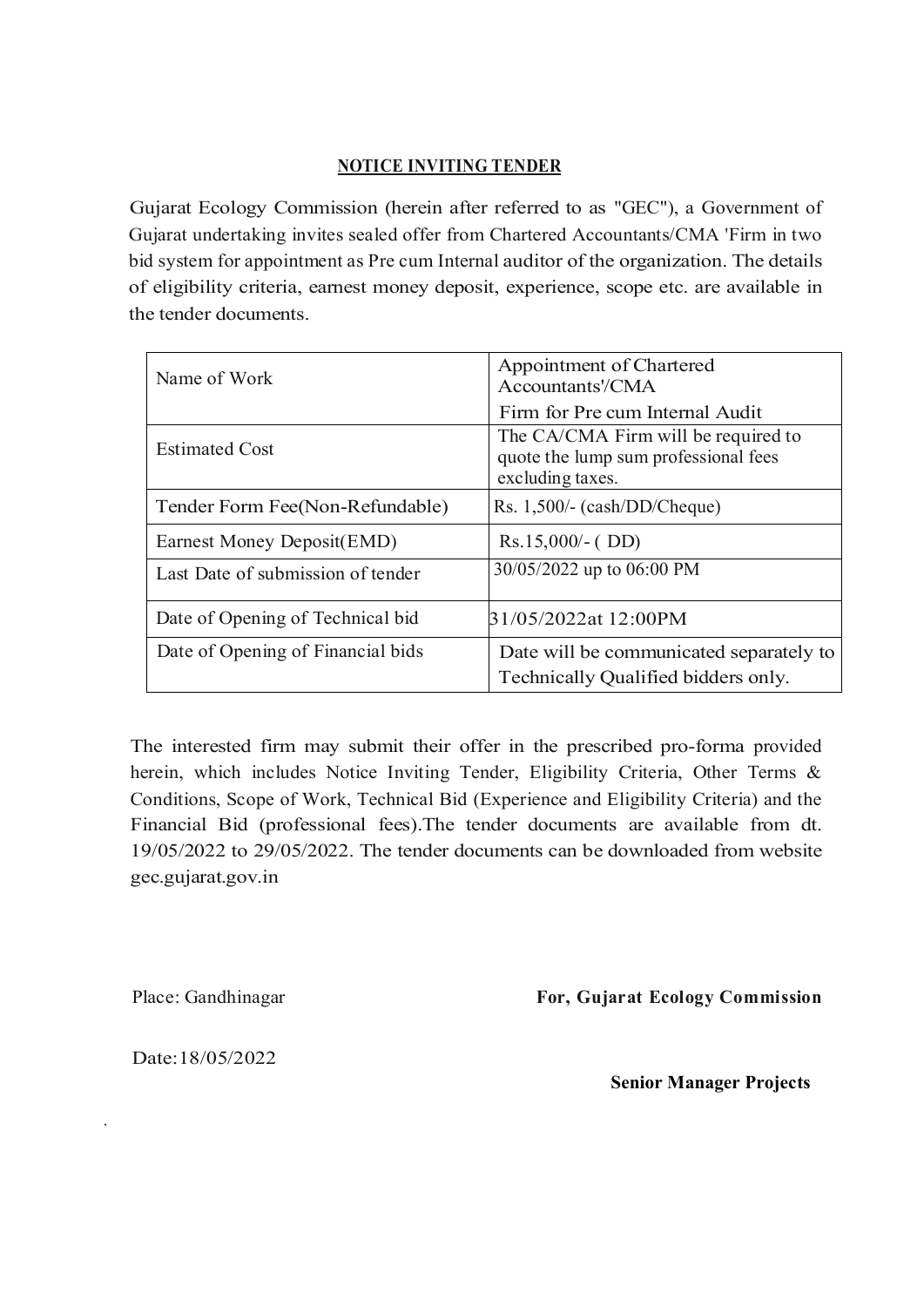## A. ELIGIBILITY CRITERIAS:

- 1. The CA/CMA Firm must have paid non-refundable tender fees of 1,500/- "Rupees one thousand five hundred only" in the form of cash/DD/Cheque.
- 2. The CA/CMA Firm must have paid Earnest Money Deposit (EMD) of Rs. 15000/- (Demand draft of "Rupees fifteen thousand only" in favour of "Gujarat Ecology Commission " payable at Gandhinagar. EMD will be refunded after completion of the procedure for appointment of CA/CMA Firm.
- 3. The CA/CMA firm must be empanelled with the Comptroller & Auditor General of India, New Delhi for the last three financial years. (i.e. FY 2019-20, FY 2020-21 & FY 2021-22).(Please submit Copy of Empanelment letter issued by C&AG office, mere acknowledgement for submission of empanelment request/application will not be considered and firm will be technically disqualified.)
- 4. The CA/CMA firm should have been registered for a period of 15 years as on 31.03.22 from the date of registration of the firm.(Copy of self-attested registration certificate with ICAI/ICMAI is required to be submitted.)
- 5. The CA/CMA Firm must have at least 5 partners out of which 4 should be FCA. The firm should have staff strength of 25 employees.(Please submit Copy of Partnership Deed along with self-certified copy of registration letter issued by ICAI/ ICMAI showing particulars of Partners and Qualified/Paid Assistants in employment with the firm).
- 6. The firm must have valid Goods and Services Tax Registration. (Please submit Copy of Registration Certificate).
- 7. The CA/CMA firm must have the average income from Audit and Attestation assignment should be more than 30 lakh. (Please submit the copy of audited Balance Sheet and Profit and Loss Statements along with Income Tax Return for three years FY 2019-20, 2020-21 & for the FY 2021-22 Audited  $\&$  if not available then certified Unaudited).
- 8. The CA/CMA firm's registered office should be located in Gujarat. (Copy of selfattested registration certificate with ICAI/ICMAI is required to be submitted).
- 9. The firm shall have carried out at least TEN assignments of Pre cum Internal/internal Audit/statutory audit of Office of Government Companies/ Corporations / Boards/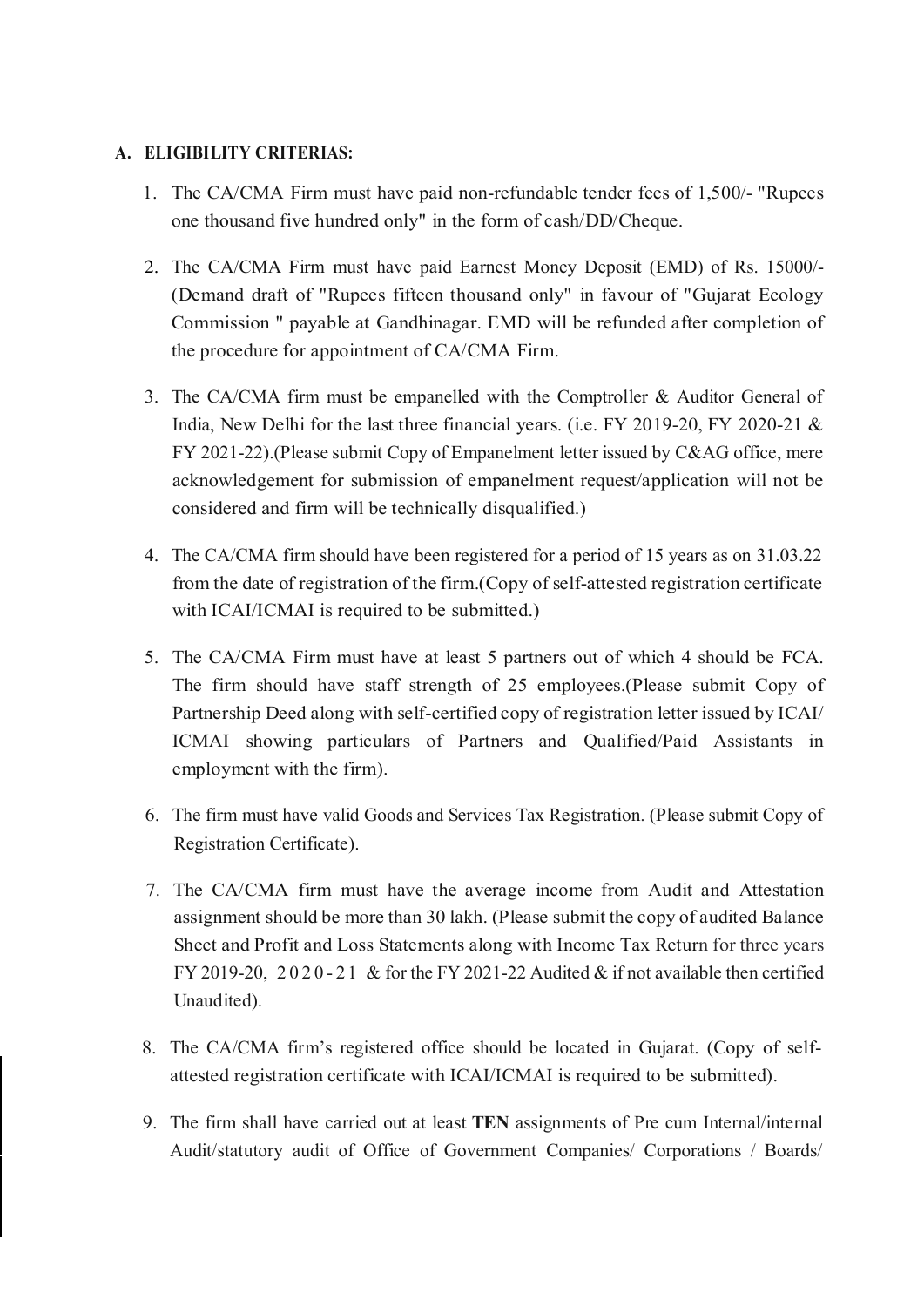Public Limited Companies during last three years.(Self-attested copies of appointment letters shall be submitted).Refer Annexure-III-Point No.09.

- 10. The firm should have carried out at least 10 assignments for TDS return filling and GST TDS /GSTR 7 of Office of Government Companies/ Corporations / Boards/ Public Limited Companies during last three years.(Self-attested copies of appointment letters shall be submitted).
- 11. The CA/CMA firm must not have been debarred/delisted or black listed by any State Government / Central Government *I* PSU / Reputed Organizations for any reason in the past at any time as on bid calling date. In such cases, the firm is not eligible for appointment .It has also to disclose that any disciplinary action has not been taken by the Institute of Chartered /COST Accountants of India or any adverse action has not been taken by any Government Authority against the firm/any Partner of the Firm. (Please submit Self Declaration duly singed on Letter Head of Firm as per Annexure-II).
- 12. The Firm/Organization shall have to depute 1 qualified and experienced Chartered/cost Accountant with at least three years of experience at the office of the GEC, Gandhinagar for a week per quarter regularly. Also for pre audit work audit team will visit the office twice a week. Work shall have to be carried out at GEC office.

(Please submit all above details with evidences and fill up Checklist given in Annexure-III of this Technical Bid)

\*Firms/Companies complying who fulfill above eligibility criteria shall only apply. B. SCOPE OF SERVICE:

The Pre cum Internal audit of the organization will be carried out in accordance with Standards on Auditing issued by the Institute of Chartered/COST Accountants of India (ICAI) /(ICMAI)and other guidelines, guidance notes relating to Internal Financial Controls and relevant pronouncements of the Institute of Chartered/COST Accountants of India. The major areas of audit which shall be covered are as under;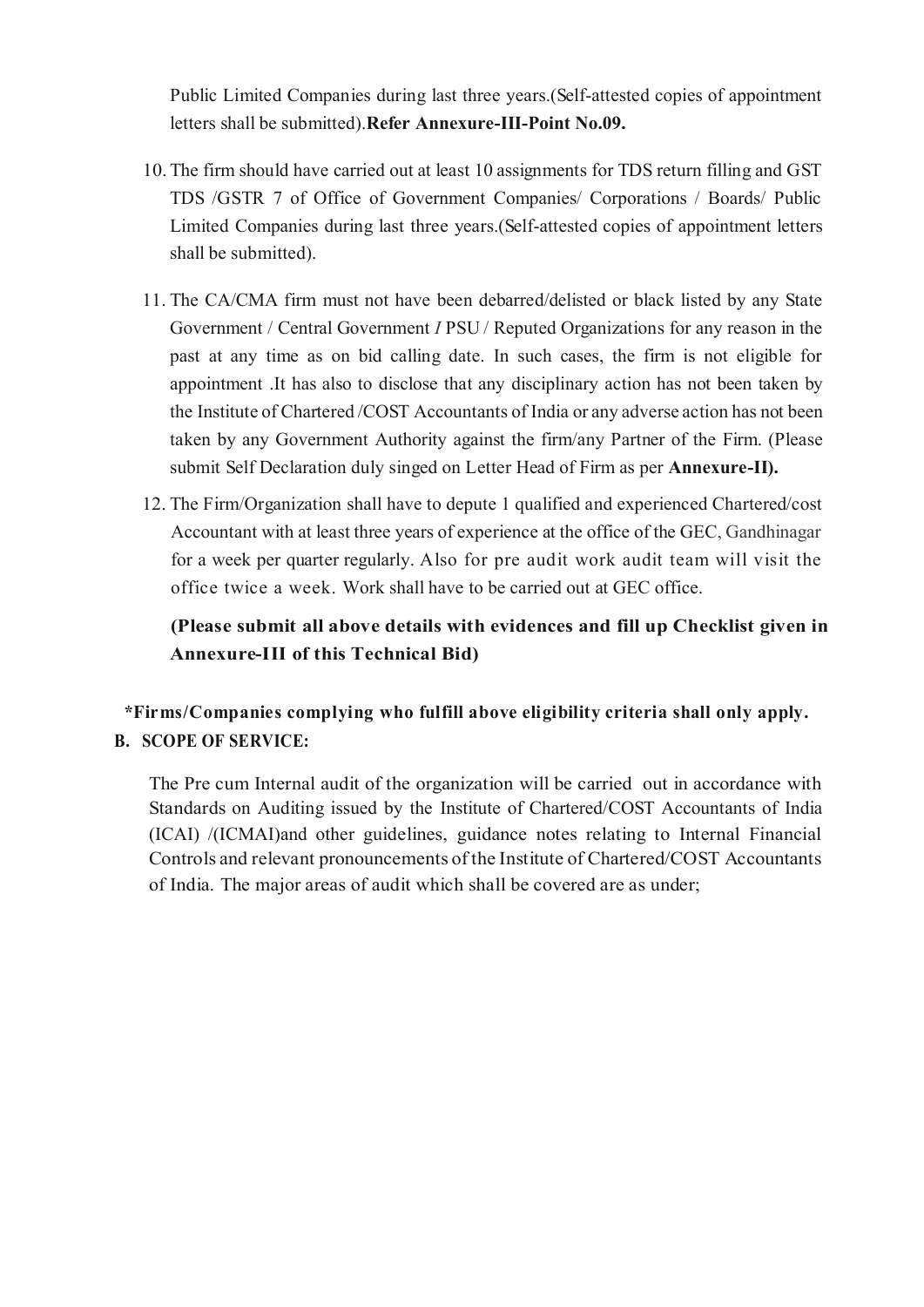#### SCOPE OF SERVICES:

Pre cum Internal Audit will be carried out in accordance with the general principles and standards of Consultancy laid down by the Institute of Chartered/cost Accountants of India and will include such tests and controls as the Chartered/cost Accountant considers necessary under the circumstances. In conducting the consultancy work, special attention should be given to the following:

- a. That, the grant received has been used in accordance with the conditions of the relevant financing agreements, with due attention to transparency, economy and efficiency and only for the purposes for which the financing was provided.
- b. That, works financed have been procured in accordance with relevant financing agreements and as per the State Government norms/ guidelines , General Financial rules 2017 for procurement of works, goods & consultancy.
- c. That, all expenditures incurred is as per the approved budget.
- d. That, all necessary supporting documents such as records, vouchers, bids, bidding documents, etc. and books of accounts have been kept in respect of all procurements & expenditures including beneficiary / community contributions and expenditures covered by monthly reports.
- e. In case where the advances given to University or other Organizations etc, auditor has to check that clear linkages exist between the books of accounts maintained by University/organizations and the reports & Utilization certificate submitted to the GEC.
- f. For works contracts, the Auditor shall verify from the records of the books of accounts that there is adequate linkage between measurement books and contractors' running bills (duly approved by the competent authorities). The contractors' ledger is updated and all Pre cum Internal deductions and mobilization advances recovered while making payments.
- g. Auditor has to file Income tax TDS returns of GEC, for PLA accounts & other projects run by GEC.
- h. GST TDS returns for each month for PLA account & all other projects. In case if any other projects comes then as per requirement of the project any additional work will be covered in scope automatically.
- i. Checking of Tax Deduction at Source(TDS)under various sections of Income Tax Act as per Amendments and Goods and Service Tax(GST)etc.
- j. Accounting Procedure, Classification, Guide lines etc.
- k. All registers viz Cheque book , cash book dead stock register , fixed asset register should be checked.
- i. Auditor has to prepare Utilization certificates on quarterly basis of PLA accounts and other Projects.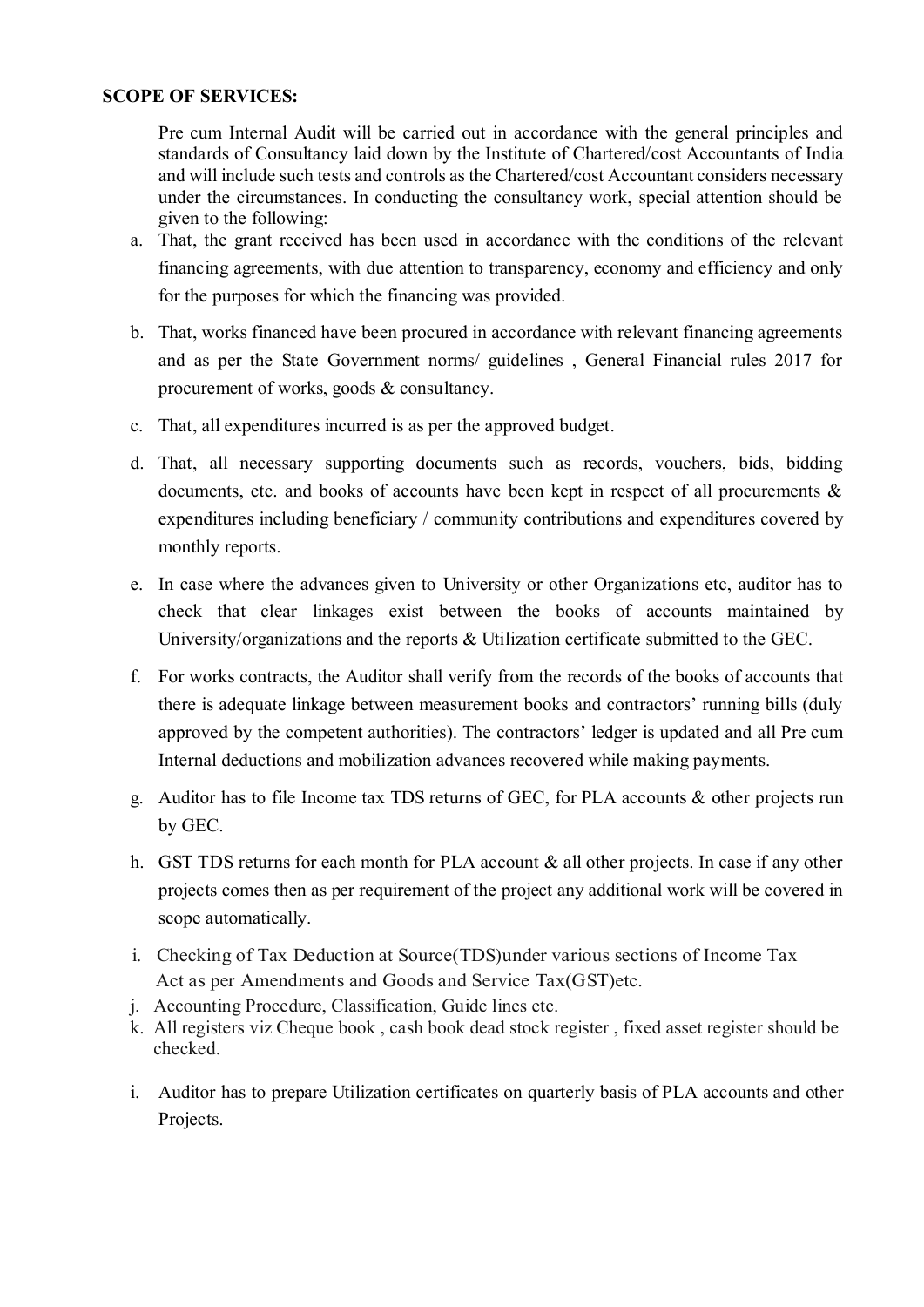- j. That, the assets sanctioned and created under the PLA account and Project (including goods, works and services contracts) have been:
	- 1. Auditor shall verify that a sample of assets procured and created under the project is inspected and verified by the Project head, and there exists a clear linkage between such inspection and/or verification and the expenditures incurred.
	- 2. Verify that the advances given to the community groups are as per the relevant MoU between GEC and the community groups, and verify that adequate proper records are maintained at GEC for advances given to the Community groups.
	- 3. Based on the internal audit, the auditor shall prepare and submit the following :
		- i. An executive summery highlighting key issues, weakness and way forward.
		- ii. Specific comments, including specific discussion on each such expenditure as to why these are considered ineligible expenses. For the examination of the records, the Auditors will apply such test and controls, as considers necessary under the circumstances.
		- iii. Comments and observations on the accounting records, systems and controls that were examined during the course of the financial audit for the relevant financial year.
		- iv. Comments on the degree of compliance of each of the financial covenants
		- v. on the financing agreements and give comments if any, on internal and external matters affecting such compliance;
		- vi. Recommendations to address specific deficiencies and weakness that had been identified in systems and controls;
		- vii. Description of matters that have emerged during the Pre cum Internal Audit work which might have a significant impact on the implementation of the project; and
		- viii. Any other comments and/ or recommendations considered important by Auditors that would need the attention of the GEC.

A work plan will be prepared by the auditor in consultation with the GEC based on the concept of risk and materiality as discussed with GEC.

Quantum of the work at GEC

GEC has received following grants during last five years and current year approved grant.

| Particulars | Grant (Rs.)  |
|-------------|--------------|
| 2018-19     | 10,38,00,000 |
| 2019-20     | 15,08,00,000 |
| 2020-21     | 21,72,00,000 |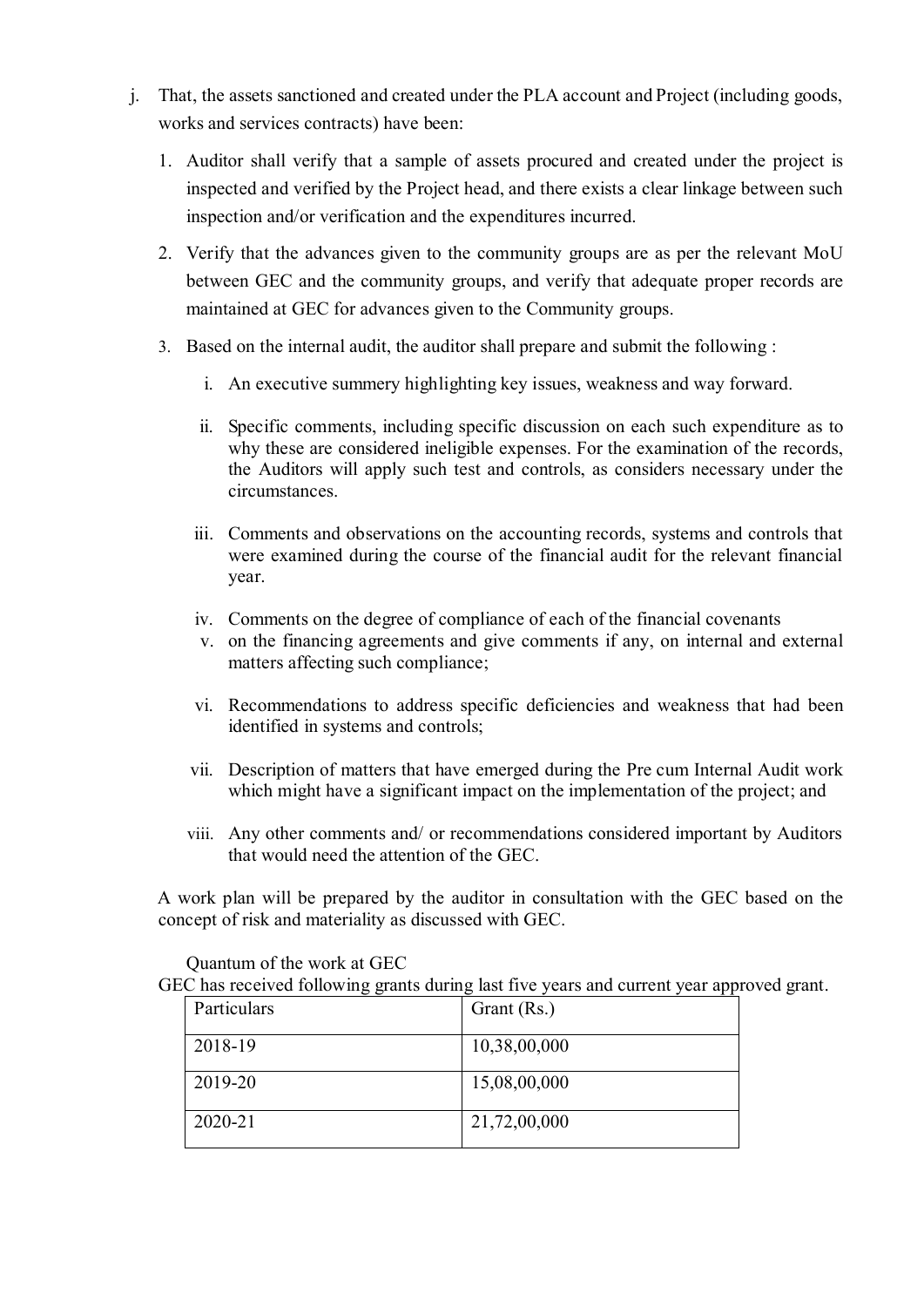| 2021-22 | 20,16,00,000 |
|---------|--------------|
| 2022-23 | 24,58,00,000 |

## C. GENERAL TERMS & CONDITIONS:

- 1. The pre audit assignment shall be carried out on the continuous / concurrent basis i.e. the audit will be done by the CA/CMA Firm be for the release of the payment i.e. pre-audit of the expense, to the various agencies for the period 01-04-2022 to31-03- 2023. A CA/CMA Firm has to deploy 1 qualified Chartered/cost Accountant with 1 assistant having three years' experience in the relevant field especially Government audit who will approve the bills/vouchers/payments etc. Before release of the payment.
- 2. The Audit Team will have to visit at least twice a week and in addition, in case of urgent payment, the firm will have to visit as and when required. All expenditures /payments exceeding 10,000/-shall be pre audited. However Pre cum Internal/committed payment like Municipal Tax, Telephone, Mobile, Electricity, Aviation fuel charges and any charges relating to emergency etc. will have to be post audited, If Pre Audit was not possible.
- 3. The Firm shall have to issue certificate in the prescribed form stating "approved or not approved" with Total approved amount separately consist of Net Payment, TDS amount under which sections & GST amount as per Income Tax & Goods and Service Tax Act and shall communicate any comments/objections to the Senior Manager Projects of the organization in writing with rubber stamp in a prescribed format or the observation if any to shall be communicated.
- 4. If any serious misappropriation and/ or fraud found during the Pre Audit, then the CA/CMA firm must report the same to Senior Manager Project immediately in writing to be followed by personal discussion.
- 5. The firm shall issue an Internal Audit Report on quarterly basis (apart from the routine/pre audit certificate) along with the quarterly statements of expenditure against approved budget to the management of the organization within 15 days of completion of each Quarter with suggestive measures to be taken. The firm shall assist the organization in audit of the Comptroller & Auditor General of India.
- 6. Bid validation period is for 90 days.
- 7. The Firm shall submit Physical only Technical Bid papers. "Technical Bid for Pre cum Internal Audit or "subscribing as such and giving documentary evidence of the above referred eligibility criteria along with the check list given in the tender document signed by the Partner of the firm, at *"Gujarat Ecology Commission, Block no. 18/1, sector 11, Udyog Bhavan,Gandhinagar*-*382011*by Registered Post,Speed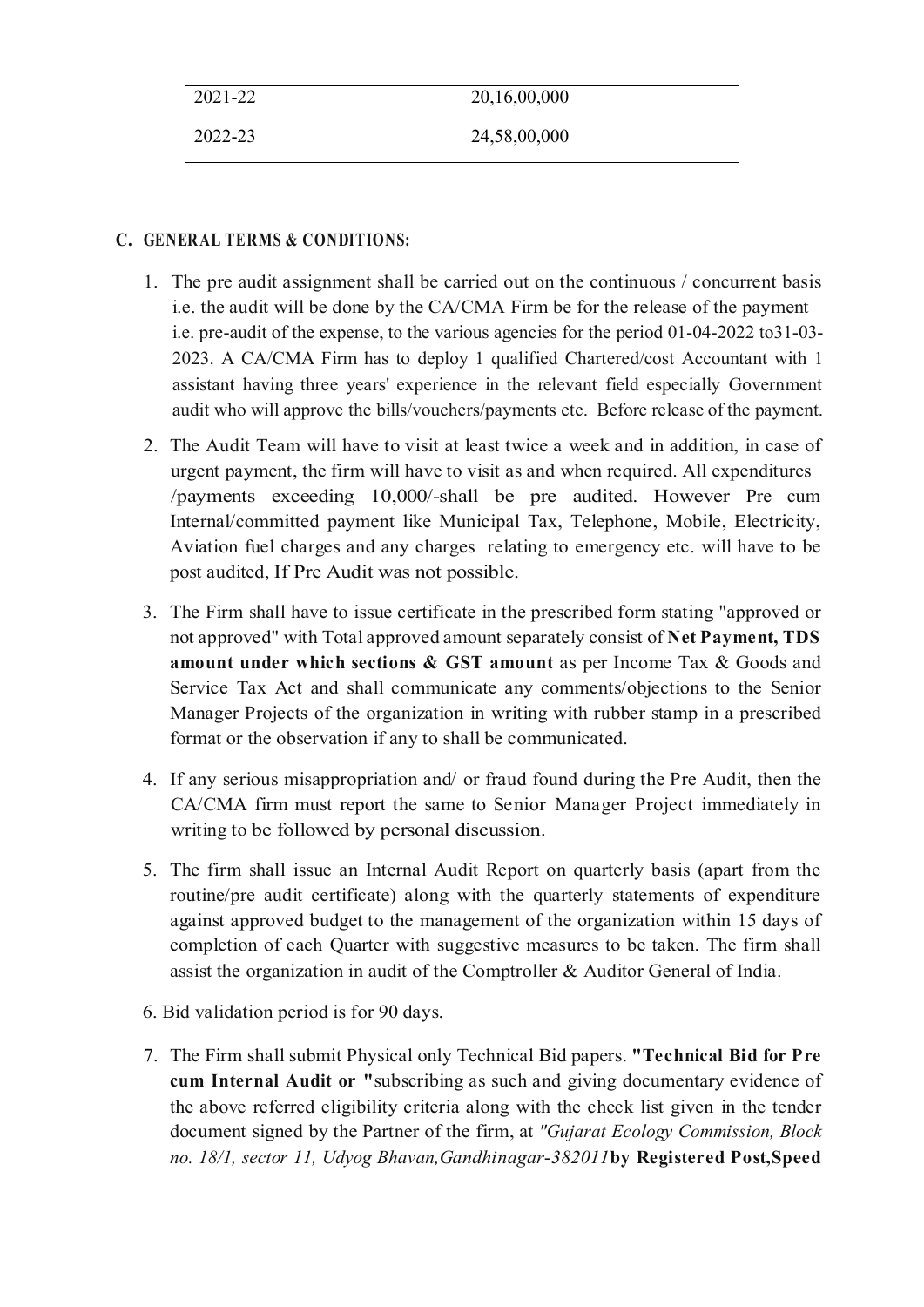Post / Courier/ personal hand delivery only so as to reach on or before 26/05/22 up to 06:00 PM hours.

- 8. The Financial Bid of the firm not meeting above eligibility criteria shall not be opened. Similarly, if supporting evidences are not given then the technical bid will be liable to be rejected. GEC reserves right to ask for any other documents /evidence for the purpose of technical evaluation.
- 9. A CA/CMA firm which will be appointed for the assignment shall submit the Security Deposit of 5% (Five) of the total annual fees payable as per the financial bid within 7 (seven) working days from the issue of Letter of Intent (LOI). The Security Deposit will be returned after successful completion of the assignment and submission of the reports.
- 10. Sub-Contracting is strictly prohibited and will be liable for immediate termination of assignment.
- 11. The Member Secretary reserves all rights to appoint any one or more Chartered /COST Accountant or their firm for the related assignment or any other assignment as per the requirements of the organization.
- 12. Any project, scheme, program, activity or work under taken by the organization will be considered a s a part of the organization's activities.
- 13. Decision of the Member Secretary will be final in respect of any interpretation of terminology or any contents of the tender document. Member Secretary of the organization reserves right to cancel the tender without giving any reasons thereof.
- 14. Tender shall be submitted in prescribed/ official tender document only. If tender is submitted in any other format, then the same will be rejected summarily.
- 15. The firm of Chartered/COST Accountant or its sister concern firm presently appointed in the last F.Y as Pre cum Internal auditor or Pre Auditor or Internal Auditor for GEC cannot apply for this engagement.
- 16. Please note that, GEC may extend the services for further period of two (2) years with mutual consent and satisfactory work subject to yearly review.
- 17. Each page of this Tender must be stamped and signed by Partner of CA/CMA Firm, failing which the firm will be technically disqualified and Financials Bid will not be opened.

#### D. RATES & PAYMENT TERMS: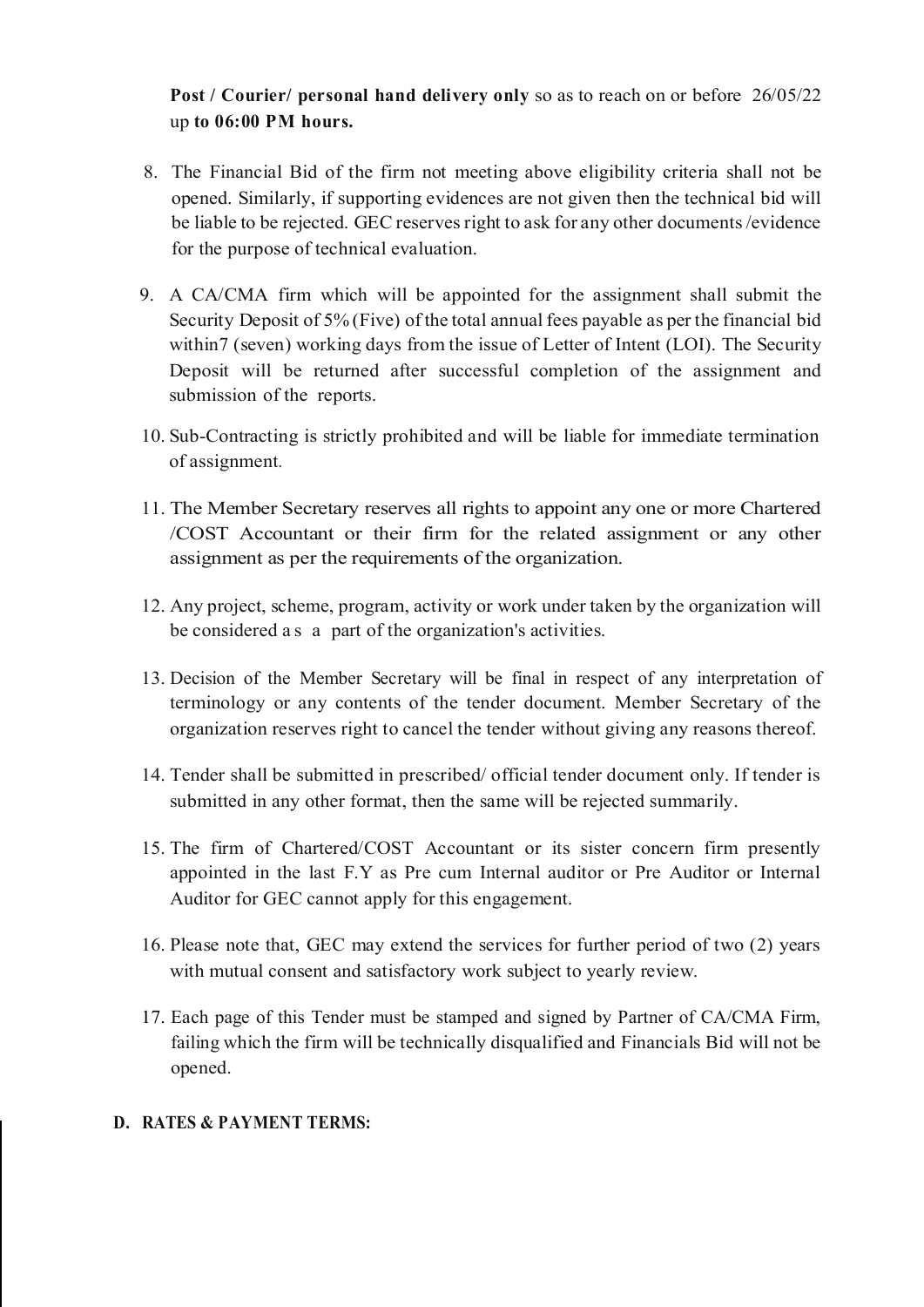As per the Guideline No. 1-CA (7)/03/2016, dated 7th April 2016 issued by the Institute of Chartered Accountant of India, The CA/CMA Firm will be required to quote the lump sum professional fees excluding taxes. Minimum fees to be quote is Rs. 390000/- p.a. The rates invited will be inclusive of Traveling Expenses, Stationery Expenses, Communication Expenses and all other out of pocket expenditure relating to the said assignment. However, the Goods and Services Tax only shall be paid separately at the applicable rate. Fees will be paid on Quarterly basis after submission of the Internal Audit Report within 30 days from the end of relevant Quarter.

## E. TAXES AND DUTIES:

Goods and Services Tax will be paid by the Organization as per the rate applicable. Any other types of taxes and duties applicable will be paid by the CA/CMA Firm.

#### F. Selection Procedure:

After evaluation of above details the firms qualifying in the above mentioned criteria (Primary Technical Evaluation) GEC shall shortlist the firms and shall be invited for Secondary Technical Evaluation if needed. The Secondary Technical Evaluation will be through Presentation on their eligibility, understanding of the requirement and their approach  $\&$  methodology to carry out the assignment. The eligible firm will have to make a presentation on the date and time intimated before the Committee for a secondary technical evaluation. The Secondary technical evaluation will be done on the basis of presentation/ interaction before the GEC committee for the purpose.

The marking system will be as follows.

| Sr. | <b>Particulars</b>                                                       | <b>Marks</b> |
|-----|--------------------------------------------------------------------------|--------------|
| 01  | The CA/CMA firm must be empanelled with the Comptroller $\&$ Auditor     | 05           |
|     | General of India, New Delhi for the last three financial years. (i.e. FY |              |
|     | 2019-20, FY 2020-21 & FY 2021-22).                                       |              |
| 02  | The CA/CMA firm should have been registered for a period of 15           | 05           |
|     | years as on 31.03.22 from the date of registration of the firm.          |              |
| 03  | The CA/CMA Firm must have at least 5 partners out of which 4             | 05           |
|     | should be FCA. The firm should have staff strength of 25                 |              |
|     | employees.                                                               |              |
| 04  | The CA/CMA firm must have the average income from Audit and              | 10           |
|     | Attestation assignment should be more than 30 lakh from last three       |              |
|     | financial years.                                                         |              |
| 05  | The CA/CMA firm's registered office should be located in Gujarat.        | 05           |
| 06  | The firm shall have carried out at least TEN assignments of Pre cum      | 20           |
|     | Internal/internal Audit/statutory audit of Office of Government          |              |
|     | Companies/Corporations / Boards/Public Limited Companies during          |              |
|     | last three years.                                                        |              |
| 07  | The firm should have carried out at least TEN assignments for TDS        | 20           |
|     | return filling and GST TDS /GSTR 7 of Office of Government               |              |
|     | Companies/ Corporations / Boards/ Public Limited Companies during        |              |
|     | last three years.                                                        |              |
| 08  | Adequacy and quality of the proposed methodology, and work plan in       | 30           |
|     | responding to the Terms of Reference (ToRs)                              |              |
|     | $\triangleright$ Understanding of ToR<br>-10 Marks                       |              |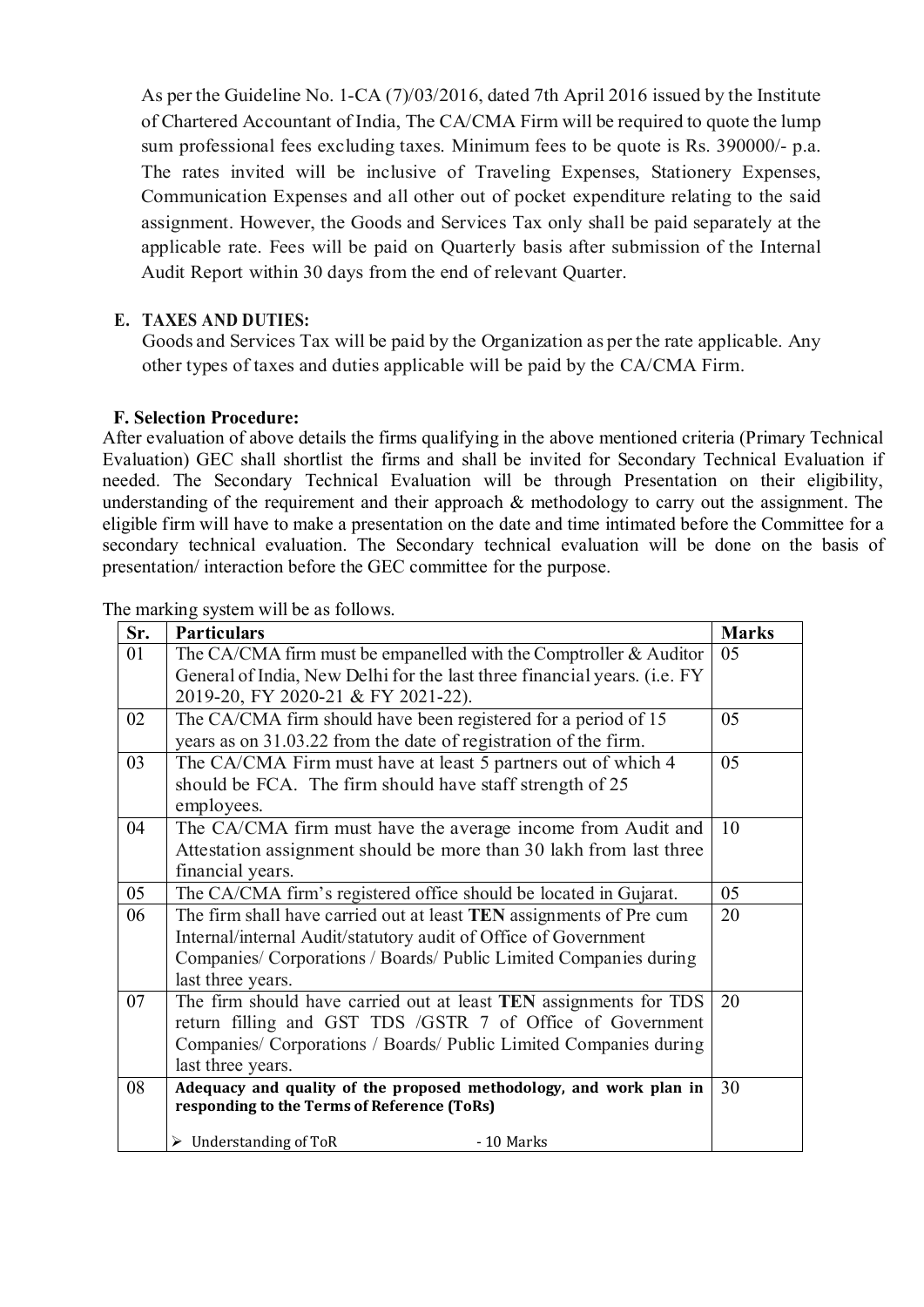| $\triangleright$ Acceptability and detailing of methodology - 12 Marks |     |
|------------------------------------------------------------------------|-----|
| Work Plan and any other innovation<br>- 8 Marks                        |     |
| Total                                                                  | 100 |
|                                                                        |     |

Eligible firm shall have to secure minimum 80 marks out of 100 (Technical Evaluation) for financial bid opening. Such firm shall be called "Technically Eligible Firm" and such technically eligible firm shall only be eligible for consultancy fee/ commercial offer/ financial bid opening.

#### G. EVALUATION CRITERIA:

- (I) The evaluation will be based on Quality Cost Based System (QCBS)
- (II) The Committee will select the firm by giving 80% weightage on the technical capacity and 20% weightage to the Commercial Offer.
- (III) Firm shall submit Commercial Offer in a separate sealed envelope having mentioned "Commercial Offer for Pre cum internal audit of GEC". This final amount shall be considered for further evaluation in QCBS formulae.
- (IV) Comparison of Commercial Offer shall be done by the formula as under:

 $Sf = 100$  x  $Fm/F$ 

Where: Sf is the standard financial score of the Commercial Proposal being evaluated

Fm is the lowest Commercial Offer

F is the Commercial Offer under consideration

Based on combined marks of Technical Detail and Commercial Offer, firm securing highest score/ranking will be selected and the Committee if required will further negotiate and finalize the commercial charges.

Highest Score =  $T \times 0.8 + Sf \times 0.2$ 

# H.CONFIDETIALITY:

The CA/CMA Firm, their partners and personnel shall not disclose any proprietary or confidential information relating to the assignment or the Organization and its programs, schemes, projects etc. without prior written consent of the competent authority. All reports and other documents submitted by the CA/CMA Firm shall become and remain the property of the Organization(GEC) and the CA/CMA Firm shall on termination or expiration of the assignment, deliver all such documents and report to the competent authority of the Organization except retain their working papers.

# I. PENALTIES:

1. In the event of gross negligence, irregularity, laxity or misconduct on the part of the CA/CMA firm's personnel, the assignment may be terminated and the CA/CMA firm may get black listed at the discretion of the competent authority of the Organization, which shall be communicated to all the Government Companies, Departments, Boards, Corporation and the Institute of Chartered/COST Accountants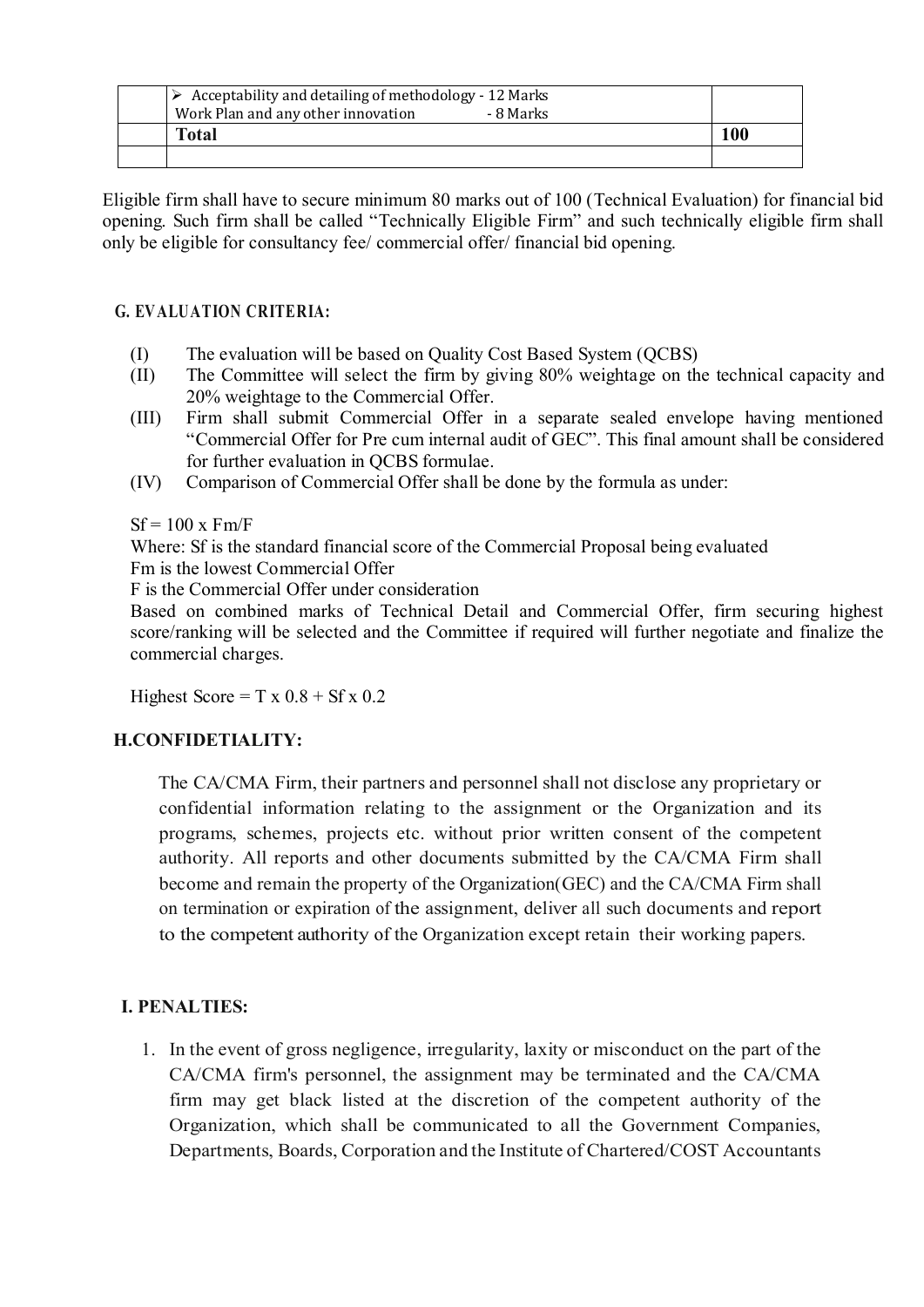of India for debarring such firm from any assignment of any Government work.

2. The violation of any of the terms will invoke penalty. It will be the responsibility of the CA/CMA firm to complete the assignment with full knowledge and experience of the work with proper care and time. Failure to do so leading to either undue delay or laxity or failure or incorrect report will make the CA/CMA Firm liable for being removed from the assignment by the competent authority of the Organization after issuance of the notice. In this respect, the decision of the competent authority of the Organization shall be final including deciding the amount of penalty.

Place: Gandhinagar

Date:18/05/2022 For Gujarat Ecology Commission

Senior Manager Projects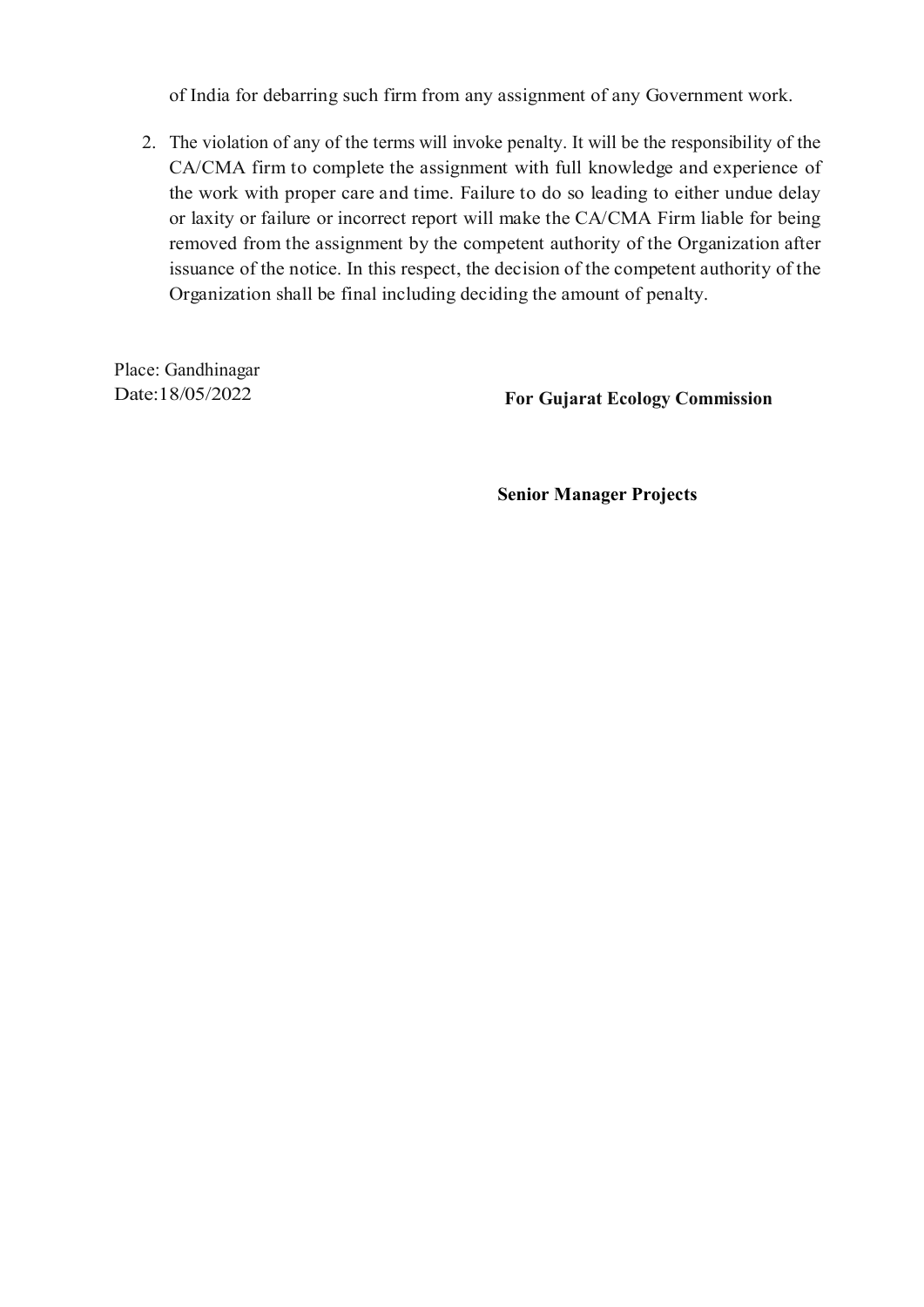## Annexure-1

(To be printed on the letter head of the Firm/LLP)

## Technical Offer

- 1. Name of the Firm/Organization:-
- 2. Year of Establishment:-
- 3. Firm Registration No. with ICAI/ICMAI, New Delhi:
- 4. Constitution(Partnership/Organization):-
- 5. Office Address:-
- 6. Phone No:- Email:-
- 7. Details of Partners:-

| Sr. | Name | <b>ACA/FCA</b> | Membership        | Post        |
|-----|------|----------------|-------------------|-------------|
| No. |      |                | No./year of Reg.  | Qualificati |
|     |      |                | with              | on          |
|     |      |                | <b>ICAI/ICMAI</b> | Experience  |
|     |      |                |                   |             |
|     |      |                |                   |             |
|     |      |                |                   |             |
|     |      |                |                   |             |
|     |      |                |                   |             |
|     |      |                |                   |             |
|     |      |                |                   |             |
|     |      |                |                   |             |
|     |      |                |                   |             |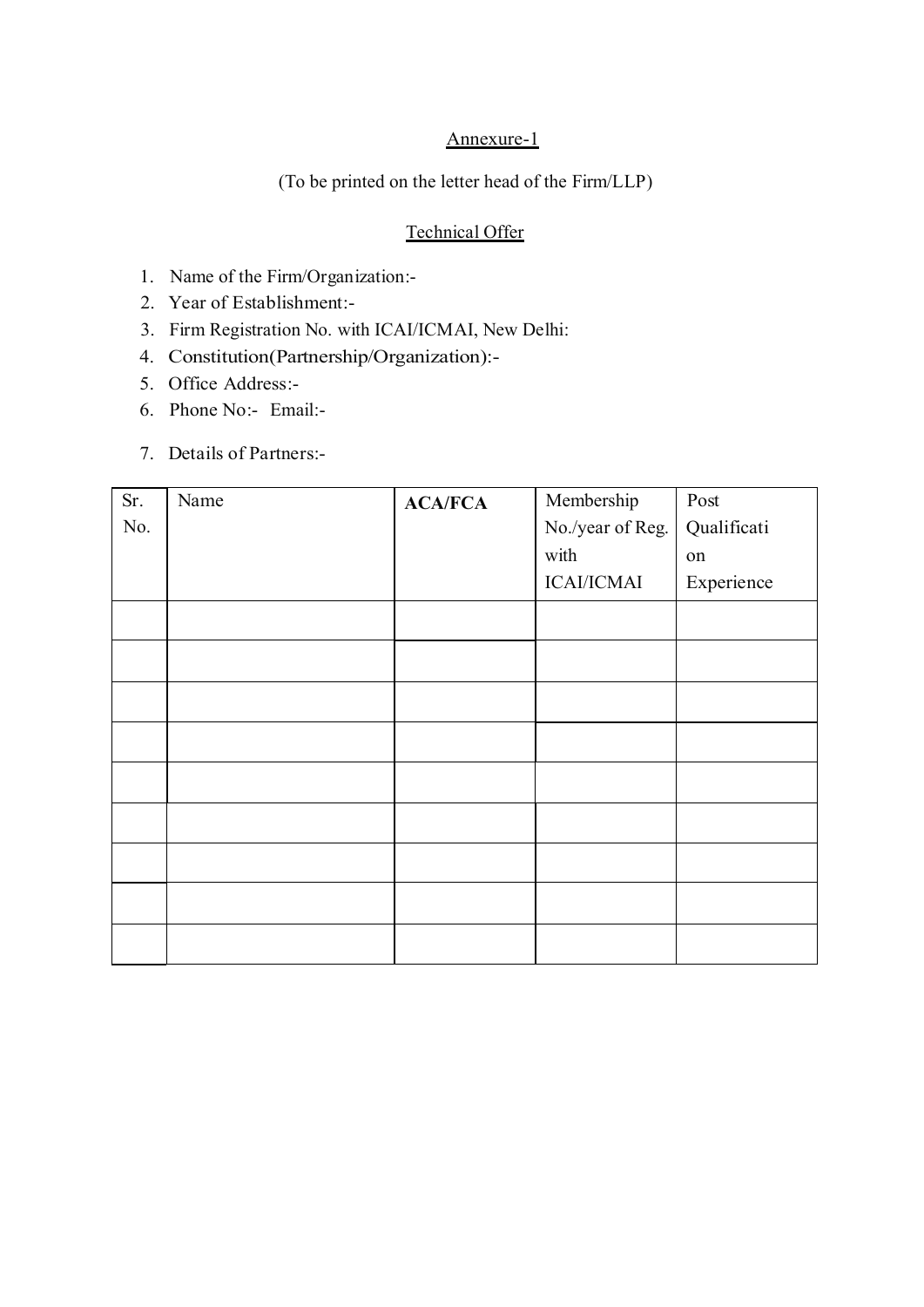- 8. Details of Staff:-
- A. Details of the Total Staff:-

| Sr.              | Particulars                | No. |
|------------------|----------------------------|-----|
| No.              |                            |     |
| 1.               | Chartered/COST Accountants |     |
| 2.               | Audit Staff                |     |
| 3.               | Article Staff              |     |
| $\overline{4}$ . | Others                     |     |
|                  | Total                      |     |

# (B)Details of Chartered/COST Accountants in Employment (Other than Partners)

| <b>Sr</b><br>N <sub>0</sub><br>$\bullet$ | Name | <b>ACA/FCA Membership</b><br>No./Year of<br>Reg. as C.A. | Working<br>with the<br>firm since | Post<br>Qualificati<br>on<br><b>Experience</b> |
|------------------------------------------|------|----------------------------------------------------------|-----------------------------------|------------------------------------------------|
| 1.                                       |      |                                                          |                                   |                                                |
| 2.                                       |      |                                                          |                                   |                                                |
| 3.                                       |      |                                                          |                                   |                                                |
| $\mathbf{4}$ .                           |      |                                                          |                                   |                                                |
| 5.                                       |      |                                                          |                                   |                                                |
| 6.                                       |      |                                                          |                                   |                                                |
| 7.                                       |      |                                                          |                                   |                                                |
| 8.                                       |      |                                                          |                                   |                                                |
| 9.                                       |      |                                                          |                                   |                                                |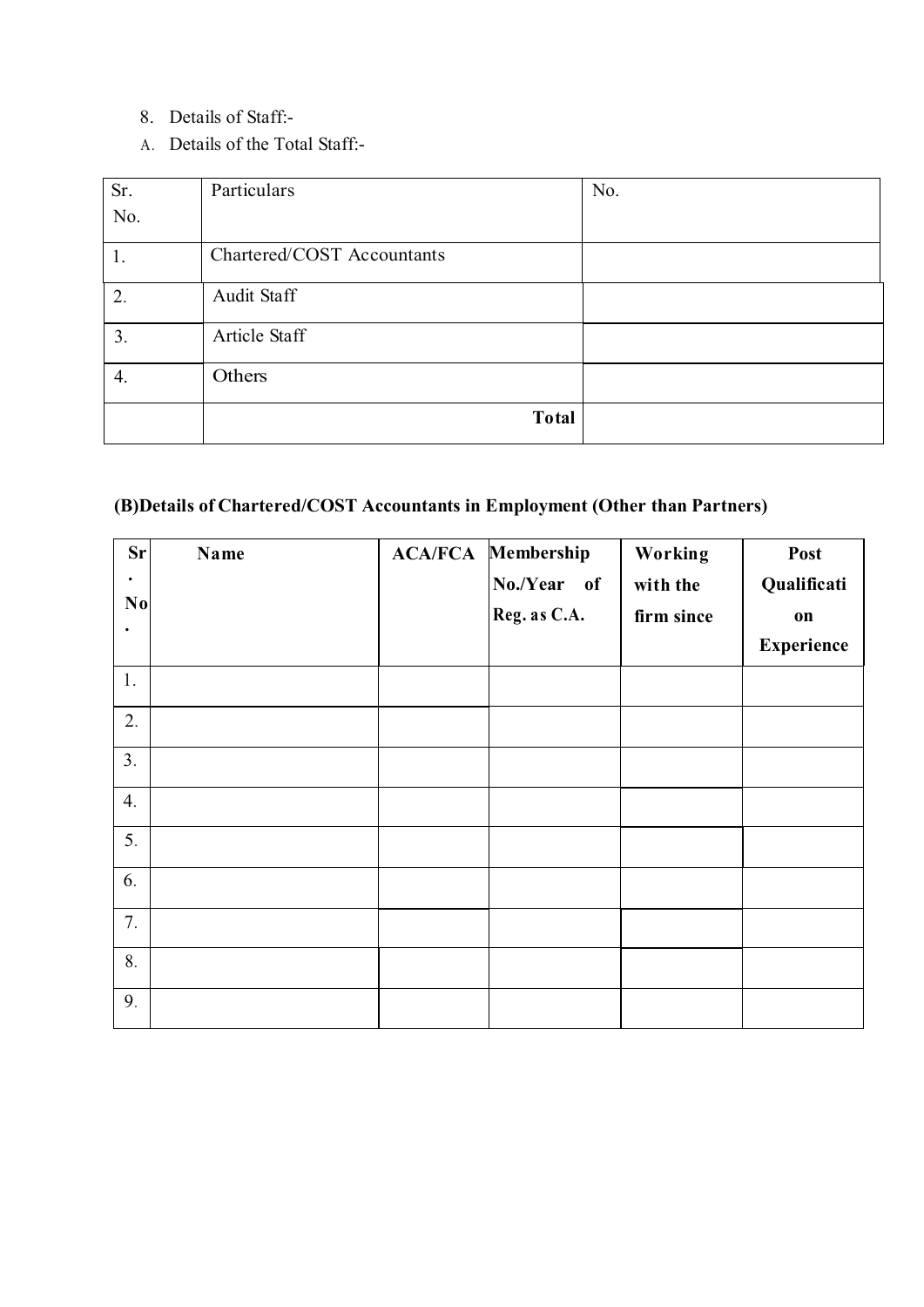#### 9. Experience:

# (A)Pre cum Internal Audit / pre audit/statutory audit of office of Government Corporation/Organization/Board/Public Limited Companies/ Semi. Government Organization during last three financial years:-

| Sr.              | Name of Org. | Address of Org. | <b>Year of Audit</b> |
|------------------|--------------|-----------------|----------------------|
| No.              |              |                 |                      |
|                  |              |                 |                      |
| 1.               |              |                 |                      |
| 2.               |              |                 |                      |
| 3.               |              |                 |                      |
| $\overline{4}$ . |              |                 |                      |
| 5.               |              |                 |                      |
| 6.               |              |                 |                      |
| 7.               |              |                 |                      |

# (B)TDS/GST TDS return filling of office of Government

Corporation/Organization/Board/Public Limited Companies/Semi. Government Organization during last three financial years:-

| Sr.<br>No.       | Name of Org. | <b>Address of Org.</b> | Year of<br>consultancy |
|------------------|--------------|------------------------|------------------------|
| 1.               |              |                        |                        |
| 2.               |              |                        |                        |
| 3.               |              |                        |                        |
| 4.               |              |                        |                        |
| $\overline{5}$ . |              |                        |                        |
| 6.               |              |                        |                        |
| 7.               |              |                        |                        |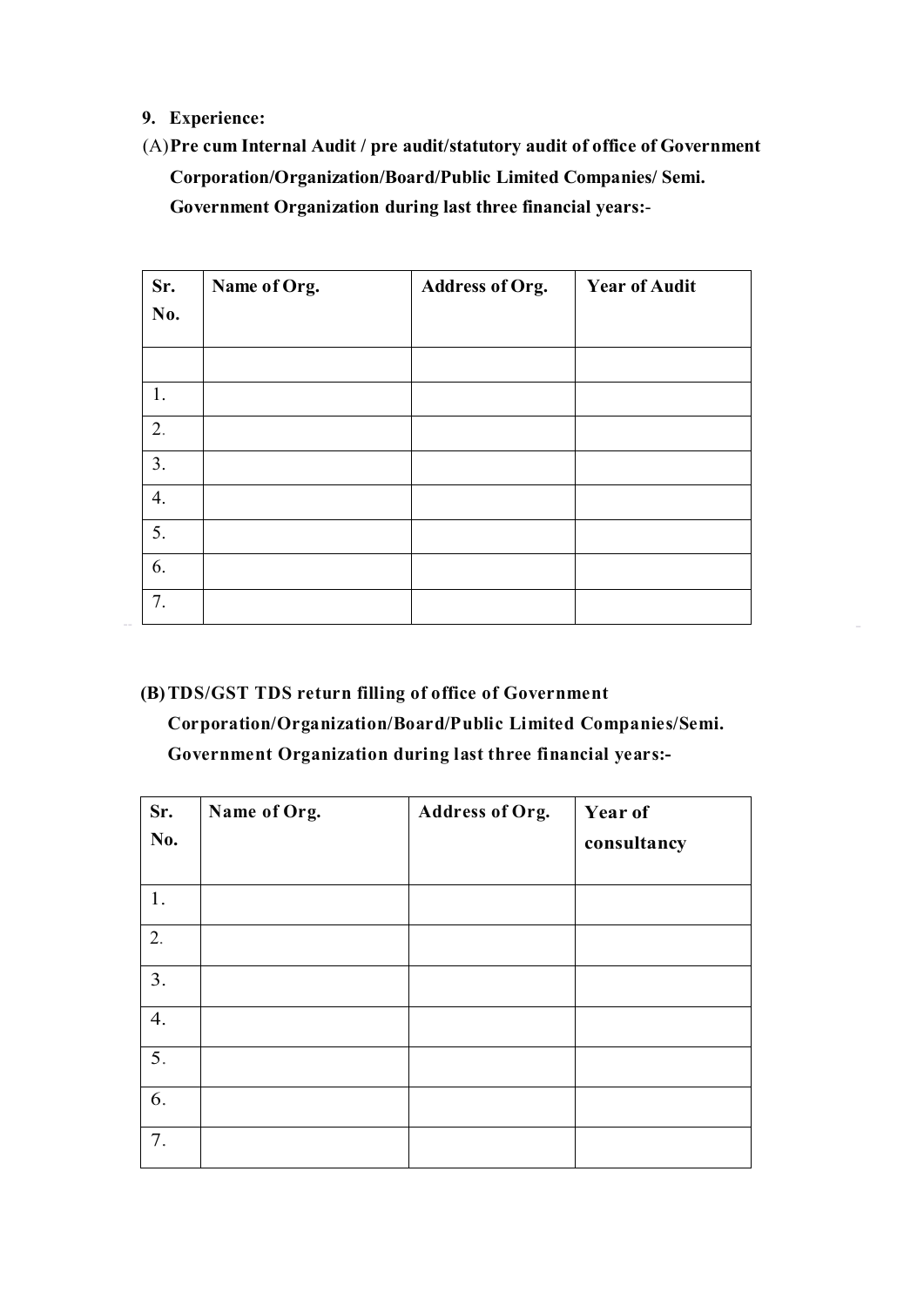Note1:-Attached copies of Appointment orders for all appointments for Sr.No.9(A)to9(B)

10. Details of key Personnel to be deputed for audit work of GEC including name of the Senior Partner in Charge of the Audit:-

| Sr.No. | Name | Designation | Qualification | Total      | Date of     | Contact  |
|--------|------|-------------|---------------|------------|-------------|----------|
|        |      |             |               | Experience | Appointment | No.      |
|        |      |             |               |            |             | &Address |
|        |      |             |               |            |             |          |
|        |      |             |               |            |             |          |
|        |      |             |               |            |             |          |
|        |      |             |               |            |             |          |
|        |      |             |               |            |             |          |
|        |      |             |               |            |             |          |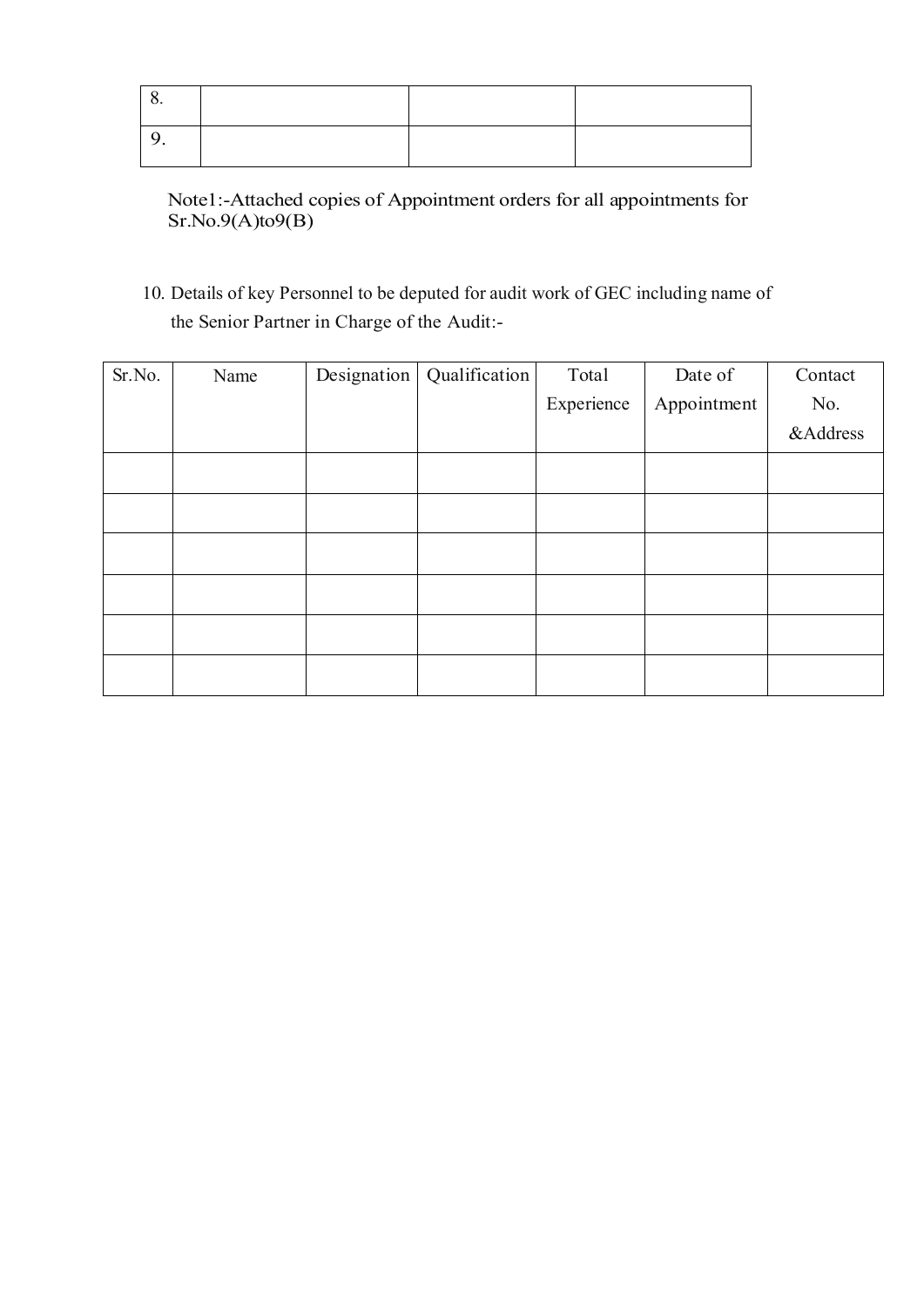#### Annexure-11

#### Letter for Declaration of Debarment

This is to certify that I\_\_\_\_\_\_\_\_\_\_\_\_ undersigned fully authorized by(Name of Firm) to submit this tender document "Engagement of Chartered/Cost Accountant's firm for Pre cum Internal Audit of Gujarat Ecology Commission.

This is further certify that our firm is not debarred /delisted by any government Organization ,Department, Board, Corporation or any other organization /undertaking or there is no adverse action taken or proposed against firms or any of its partner /directors by any authority. In case of any adverse/ disciplinary action is initiated during the procedure for appointment of CA/CMA Firm for this assignment and also after appointment (If selected), the Organization (GEC) can terminate the appointment without assigning reasons thereof. We here by confirm that all the information given in tender document submitted here by is correct.

Date:

Place:

NAME OF THE FIRM WITH STAMP & SIGNATURE OF THE PARTNER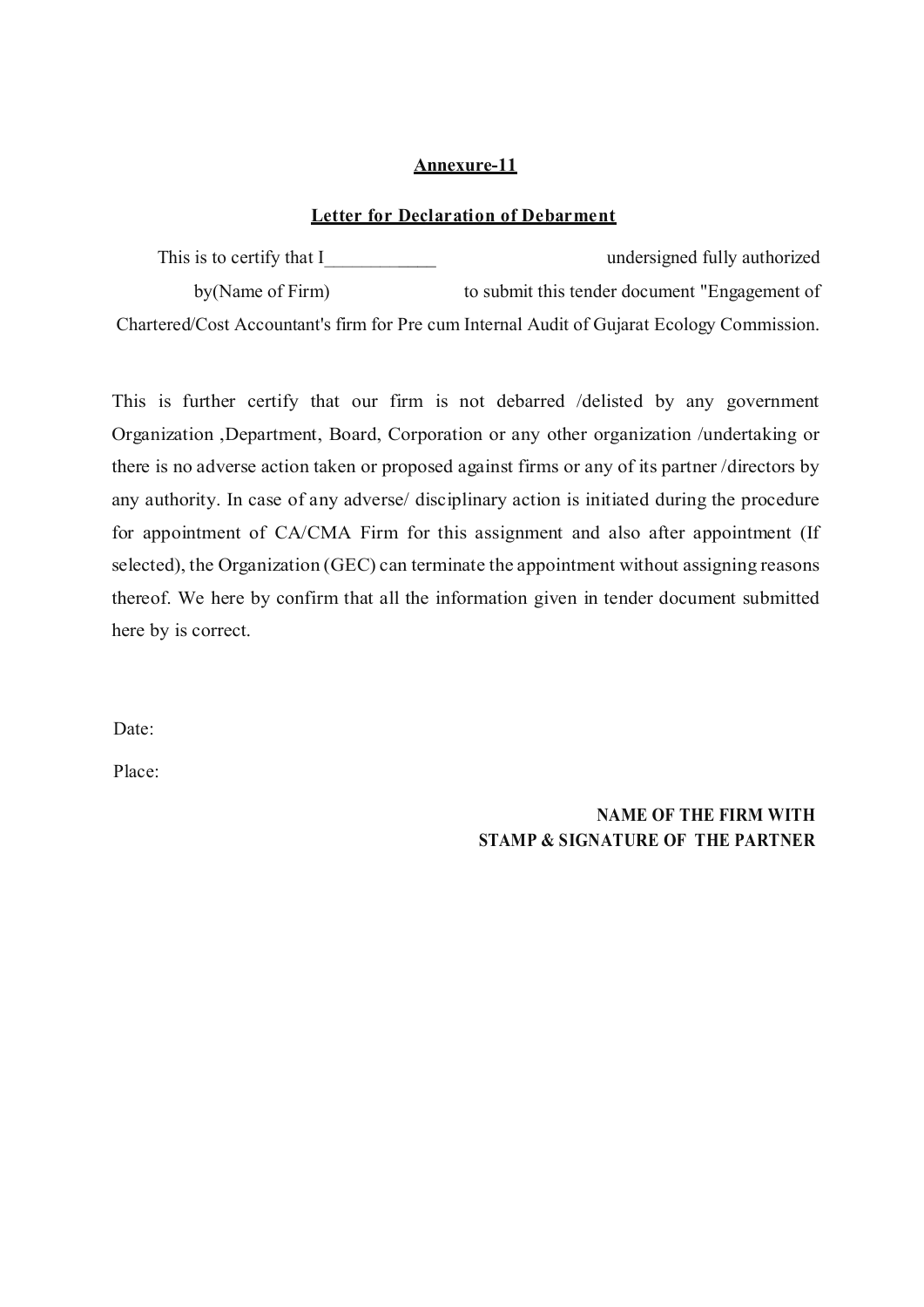# Annexure-111 Checklist of Documents/Evidence Submitted with Technical Offer

| Sr.<br>No.     | <b>Eligibility Criteria</b>                                                                                                                            | <b>Documents Required</b>                                                                                                                                                                                                                                                                                                                    | Yes/<br>N <sub>0</sub> | Page<br>No. |
|----------------|--------------------------------------------------------------------------------------------------------------------------------------------------------|----------------------------------------------------------------------------------------------------------------------------------------------------------------------------------------------------------------------------------------------------------------------------------------------------------------------------------------------|------------------------|-------------|
| 1.             | The CA/CMA Firm must have<br>paid tender fees of 1,500/-                                                                                               | Rs. 1,500/- (cash, cheque, DD)                                                                                                                                                                                                                                                                                                               |                        |             |
| 2.             | The CA/CMA Firm must have<br>paidEMDofRs.15,000/-                                                                                                      | Demand Draft of Rs. 15,000/- in favour<br>of "Gujarat Ecology Commission"<br>payable at Gandhinagar                                                                                                                                                                                                                                          |                        |             |
| 3 <sub>1</sub> | CA/CMA<br>firm<br>be<br>must<br>with<br>the<br>empanelled<br>Comptroller &Auditor General<br>of India, New Delhi for the last<br>three financial years | Self-Certified copy of Empanelment<br>Letter issued by C&AG, New Delhi for<br>the last three financial years. (i.e.<br>F.Y.2019-20, FY 2020-21& FY2021-<br>$22$ ).<br>Duly stamped and signed (Copy of<br>Empanelment<br>letter),<br>mere<br>acknowledgement for submission of<br>empanelment request/application will<br>not be considered. |                        |             |
| 4.             | CA/CMA firm should have<br>Registered for 15 years as on<br>$31/03/2022$ from the date of<br>registration of the firm with<br>ICAI.                    | $\overline{Copy}$ of self-attested<br>registration<br>Certificate with ICAI/ICMAI is required<br>to be submitted                                                                                                                                                                                                                             |                        |             |
| 5.             | The CA/CMA Firm must be<br>at least 5 partners out of<br>which 4 should be FCA.<br>The firm should have staff<br>strength of 25 employees.             | Copy of Partnership Deed along with<br>self-certified copy of registration letter<br>by ICAI/ICMAI<br>issued<br>showing<br>particulars of Partners and Qualified/<br>paid Assistants in employment with the<br>firm shall be required showing status as<br>on 31.03.22.                                                                      |                        |             |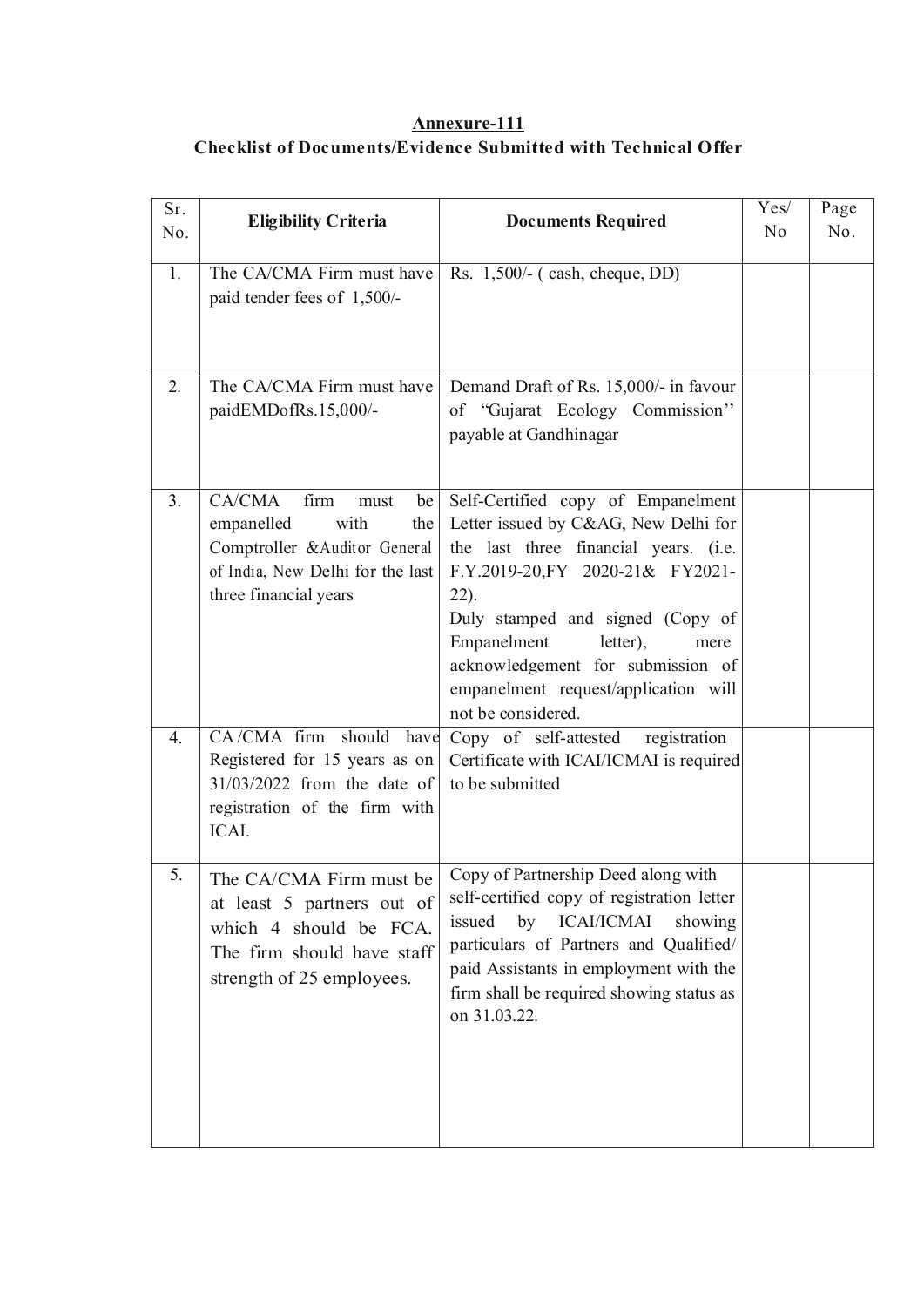| 6.  | The firm must have valid<br>Goods<br>and<br>Services<br>Tax<br>Registration.                                                                                                                                                                                                                                                          | Copy of Registration Certificate.                                                                                                                                                                                                                             |  |
|-----|---------------------------------------------------------------------------------------------------------------------------------------------------------------------------------------------------------------------------------------------------------------------------------------------------------------------------------------|---------------------------------------------------------------------------------------------------------------------------------------------------------------------------------------------------------------------------------------------------------------|--|
| 7.  | The CA/CMA firm must have<br>the average income from Audit<br>Attestation assignment<br>and<br>should be more than 30<br>lakh as Professional Income.                                                                                                                                                                                 | Copy of audited Balance Sheet<br>and Profit and Loss Statements<br>along with Income Tax Returns<br>for the F.Y.2019-20, F.Y. 2020-21<br>& F.Y, 2021-22<br>audited/unaudited Balance Sheet<br>and Profit and Loss Statements<br>along with Income Tax Returns |  |
| 8.  | The CA/CMA firm's registered<br>office Should be located in<br>Gujarat.                                                                                                                                                                                                                                                               | Copy of self-attested registration<br>certificate with ICAI/ICMAI is<br>required to be submitted.                                                                                                                                                             |  |
| 9.  | The firm shall have carried out<br>at least<br>Ten assignments of<br>Internal/Pre<br>cum<br>Internal<br>Audit/statutory audit of Office<br>of<br>Government<br>Companies/Corporations<br>/Boards/Public<br>Limited<br>Companies during last three<br>year ending March 2022.                                                          | of<br>Copies<br>self-attested<br>appointment letters shall be<br>submitted.                                                                                                                                                                                   |  |
| 10. | The firm should have carried<br>out at least 10 assignments<br>for TDS return filling and<br>GST TDS/GSTR 7 of Office<br>of Government Companies<br>/Corporations / Boards/<br><b>Public Limited Companies</b><br>during last three year ending<br>March 2022.(Self-attested<br>copies of appointment letters<br>shall be submitted). | self-attested<br>Copies<br><sub>of</sub><br>appointment letters shall be<br>submitted.                                                                                                                                                                        |  |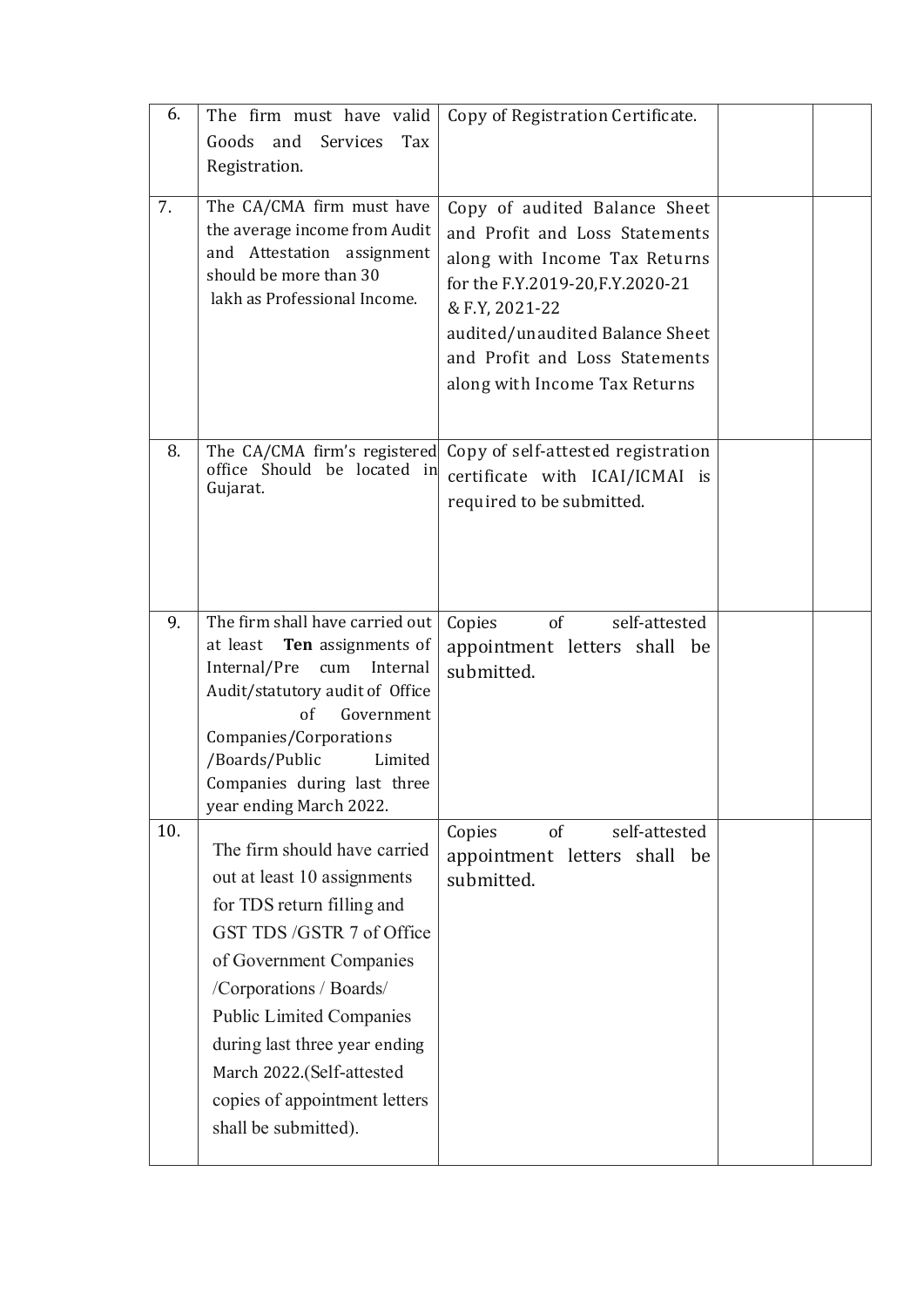| 11. | CA/CMA firm must not have        | Declaration on the Stamp Paper     |  |
|-----|----------------------------------|------------------------------------|--|
|     | been debarred/ delisted or       | Of Rs. 300 as per Annexure-II.     |  |
|     | blacklisted in past any time     |                                    |  |
|     | by any Government                |                                    |  |
|     | Department,                      |                                    |  |
|     | Company, Board, Society or       |                                    |  |
|     | Corporation or by other          |                                    |  |
|     | institution. It has also to      |                                    |  |
|     | disclose that any                |                                    |  |
|     | disciplinary action has been     |                                    |  |
|     | taken by ICAI/ICMAI              |                                    |  |
|     | against the firm/any Partner.    |                                    |  |
|     | In such cases the firm is not    |                                    |  |
|     | eligible for appointment.        |                                    |  |
|     |                                  |                                    |  |
| 12. | The Firm/Company shall           | Self Declaration on letter Head of |  |
|     | Have to depute 1 qualified       | The Firm/Company.                  |  |
|     | And experienced                  |                                    |  |
|     | Chartered/cost                   |                                    |  |
|     | Accountant having at least       |                                    |  |
|     | three years of experience        |                                    |  |
|     | along with two assistants        |                                    |  |
|     | at the office of                 |                                    |  |
|     | <b>GEC</b><br>office.<br>the     |                                    |  |
|     | Gandhinagar a week per           |                                    |  |
|     | quarter regularly. Work          |                                    |  |
|     | Shall have to be carried out     |                                    |  |
|     | office<br><b>GEC</b><br>at<br>at |                                    |  |
|     | Gandhinagar.                     |                                    |  |